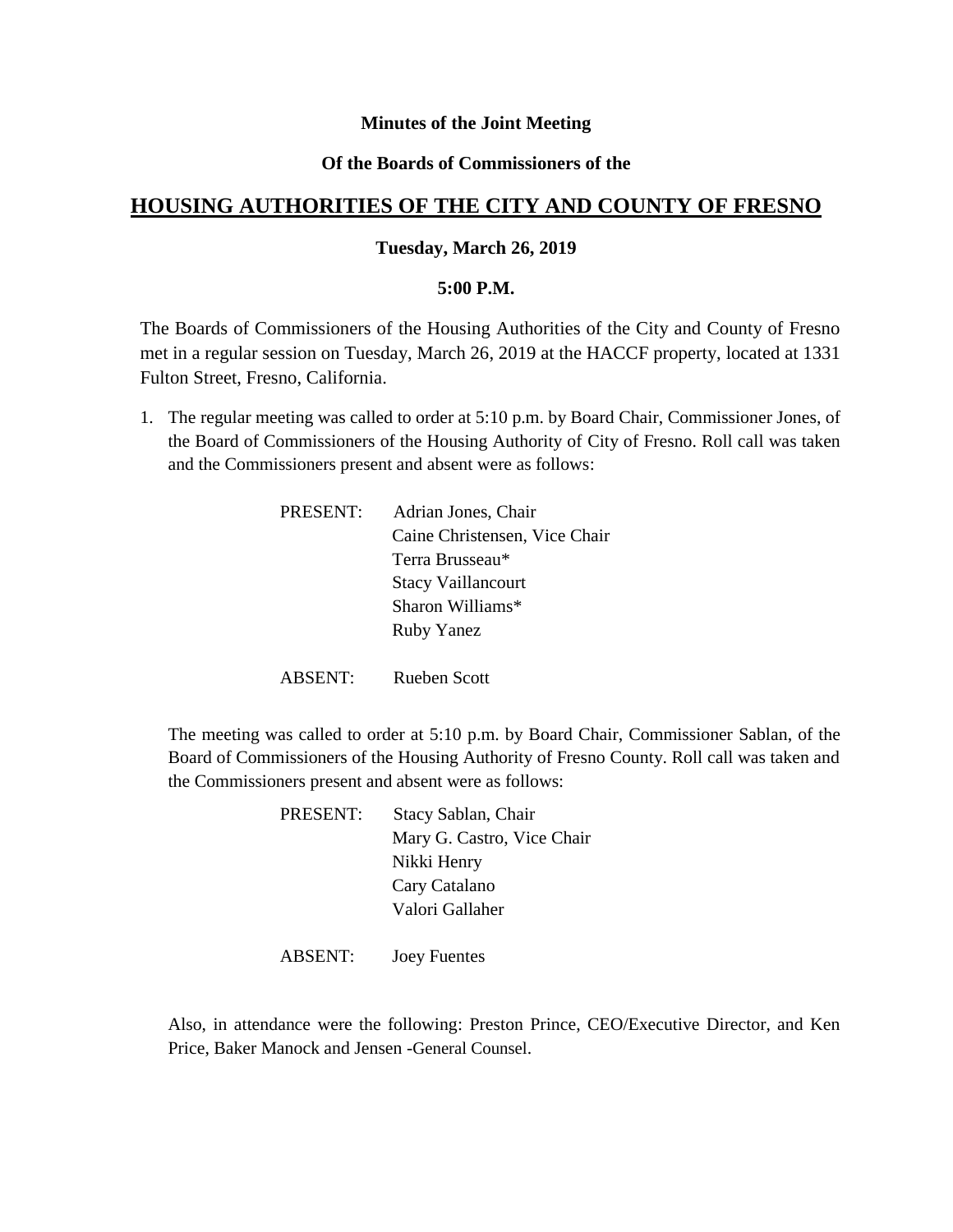Commissioner Sablan publicly thanked Mrs. Miller for her years of service as a County Commissioner. Commissioner Sablan announced that the last board meeting on February 26, 2019 was Commissioner Miller's last meeting as a Commissioner.

\*Commissioner Brusseau joined the meeting during the discussion of item 2. \*Commissioner Williams joined the meeting during the discussion of action item 7c.

## 2. APPROVAL OF AGENDA AS POSTED (OR AMENDED)

General Counsel reported an item was added under Closed session - on Real Property Negotiation; located at 3950 N. Del Mar in Fresno, to discuss the terms and price of the property.

There were no public comments.

Commissioner Brusseau joined the meeting at 5:11pm.

*CITY MOTION: Commissioner Vaillancourt moved, seconded by Commissioner Christensen, to approve the amended agenda.*

*MOTION PASSED: 5-0*

*COUNTY MOTION: Commissioner Henry moved, seconded by Commissioner Gallaher, to approve the amended agenda.*

*MOTION PASSED: 5-0*

## 3. PUBLIC COMMENT

Nikki, a Fresno Housing resident, briefly shared she hadn't been attending past board meetings because she decided to return to school.

The Boards congratulated and applaud her.

## 4. POTENTIAL CONFLICTS OF INTEREST

There was no conflict of interest stated at this time.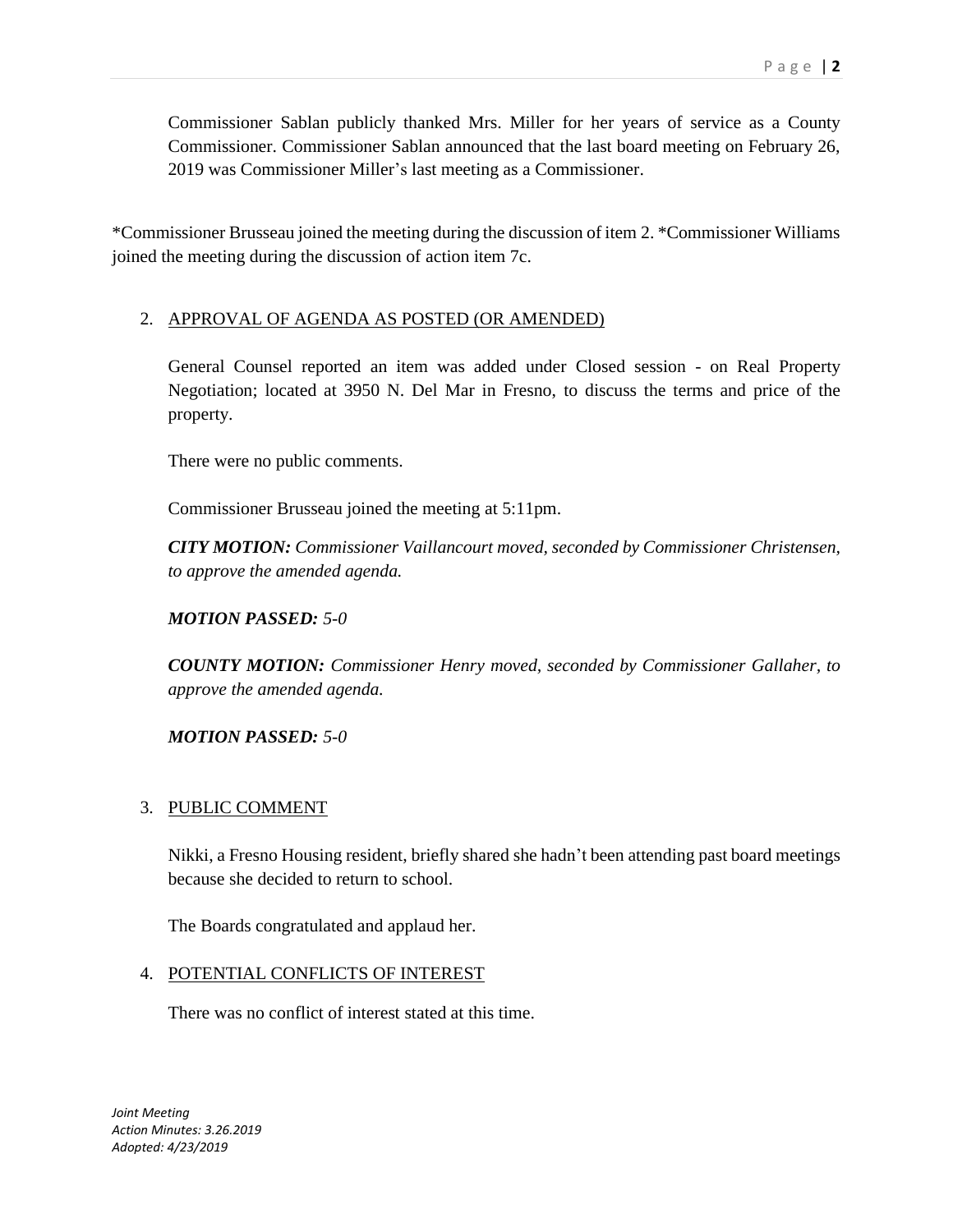## 5. CONSENT AGENDA

*All Consent Agenda items are considered to be routine action items and will be enacted in one motion unless pulled by any member of the Boards of Commissions or the public. There will be no separate discussion of these items unless requested, in which event the item will be removed from the Consent Agenda and considered following approval of the Consent Agenda.*

a. Consideration of the Minutes of February 26, 2019

General Counsel stated there is clarification to page 4 on item 7b under Public Comment of the Minutes of February 26, 2019. The sentence said "Mr. Payne finalized his presentation with stating that his Foundation can assist with the scholarship foundation the Fresno Housing Authority offers to their residents to continue their education." Mr. Payne notified staff and stated it is not his foundation, the minutes needs to reflect it is "the State Center Community College Foundation can assist with the scholarship fund the Fresno Housing Authority offers."

*CITY MOTION: Commissioner Brusseau moved, seconded by Commissioner Yanez to approve the Minutes of February 26, 2019 as amended.*

## *MOTION PASSED: 5-0*

*COUNTY MOTION: Commissioner Catalano moved, seconded by Commissioner Gallaher to approve the Minutes of February 26, 2019 as amended.*

## *MOTION PASSED: 5-0*

## 6. INFORMATIONAL

a. 2018 Agency Highlights Video Presentation

A 2018 Agency Highlights Video was presented.

b. Resident Empowerment – Faith in Finance

Ms. Doreen Eley, Senior Manager of Strategic Initiatives, introduced Mr. Larry Hodges, Fresno Pacific Professor.Mr. Hodges briefly presented on the course Faith and Finance he teaches with the partnership of Fresno Housing Authority and Fresno Pacific Universities. The course is offered at these complexes Legacy Commons, Cedar Courts, and Parc Grove Commons.

Ms. Marcia Hermosillo and Ms. Stefania Hermosillo, Fresno Housing residents, both presented on the benefit of the program offered to them as residents.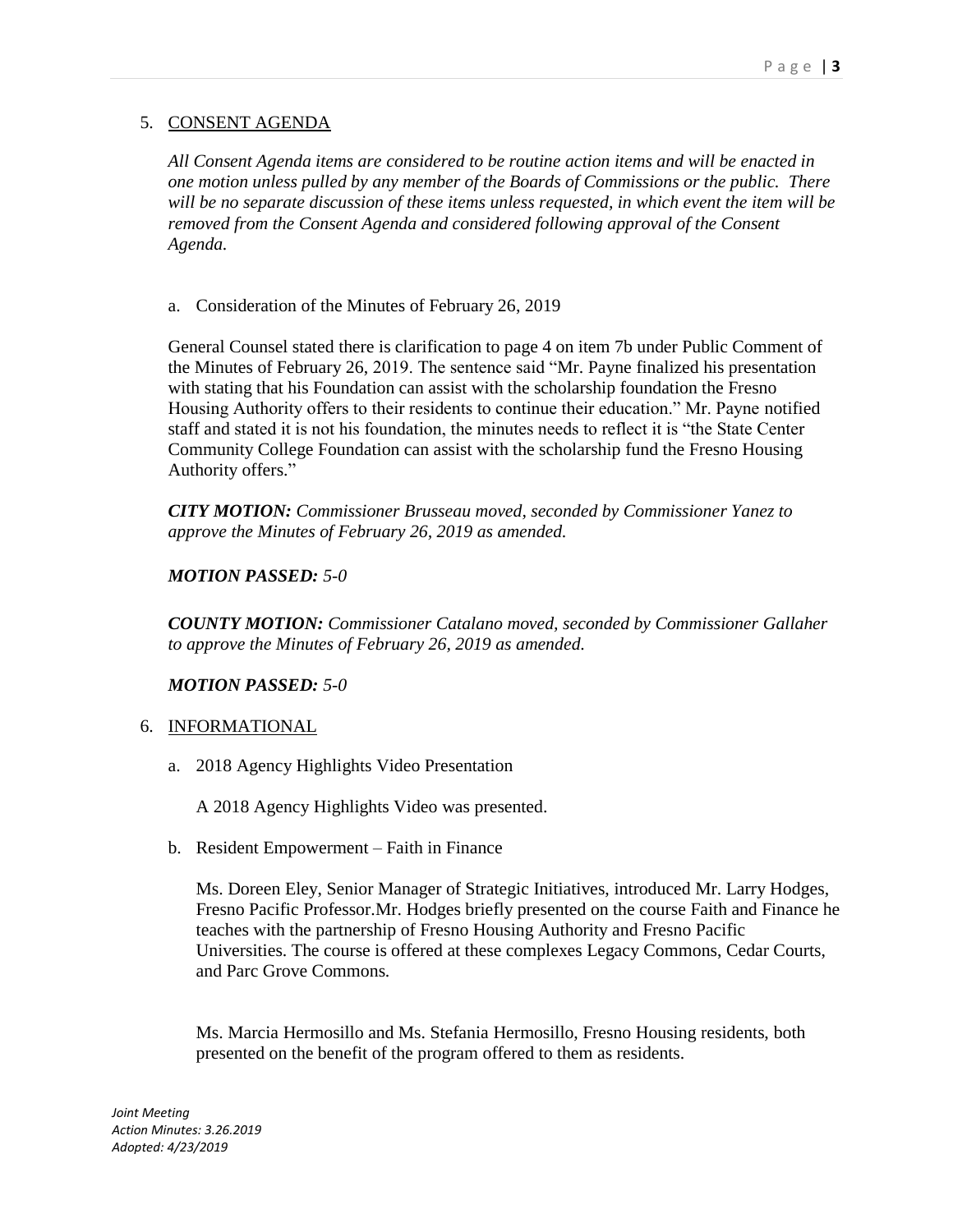c. Fresno Housing Intern Presentation

Mr. Scott Fetterhoff introduced Nathaniel Sorber, an intern from California State University, Fresno. Mr. Sorber presented on his internship experience with the Procurement Department.

d. Agency Data Dashboard Update – Customer Service

Mr. Bobby Coulter and Mr. Edgar Rodriguez presented on this topic.

e. 2018 Housing Assistance Payments & Leasing Overview

Ms. Tracewell Hanrahan introduced Juan Lopez, Finance Manager, and Aurora Ibarra, Senior Manager for the Housing Choice Voucher Program. Mr. Lopez and Ms. Ibarra presented on this topic.

Public comment included the following:

Nikki, a Fresno Housing resident, talked about her experience when she was 15 years old and studio apartments were close to Divisadero area.

f. Real Estate Development Update

Mr. Michael Duarte presented on this topic.

## 7. ACTION

a. Consideration of Funding Commitment – Highway City

Ms. Tracewell Hanrahan presented on this action item.

Public comment included the following:

Ms. April Henry, Executive Director of the Highway City Community Development, thanked the Fresno Housing Authority for their partnership. Ms. Henry said this partnership will bring collaborative services to the Highway City community such as the Fresno County Library, School District, Centro La Familia, the Central Community Church, and food services.

Mr. Henry Pauls, Pastor, Central Community Church, briefly talked about the community benefit of the partnership of Fresno Housing Authority and Highway City Community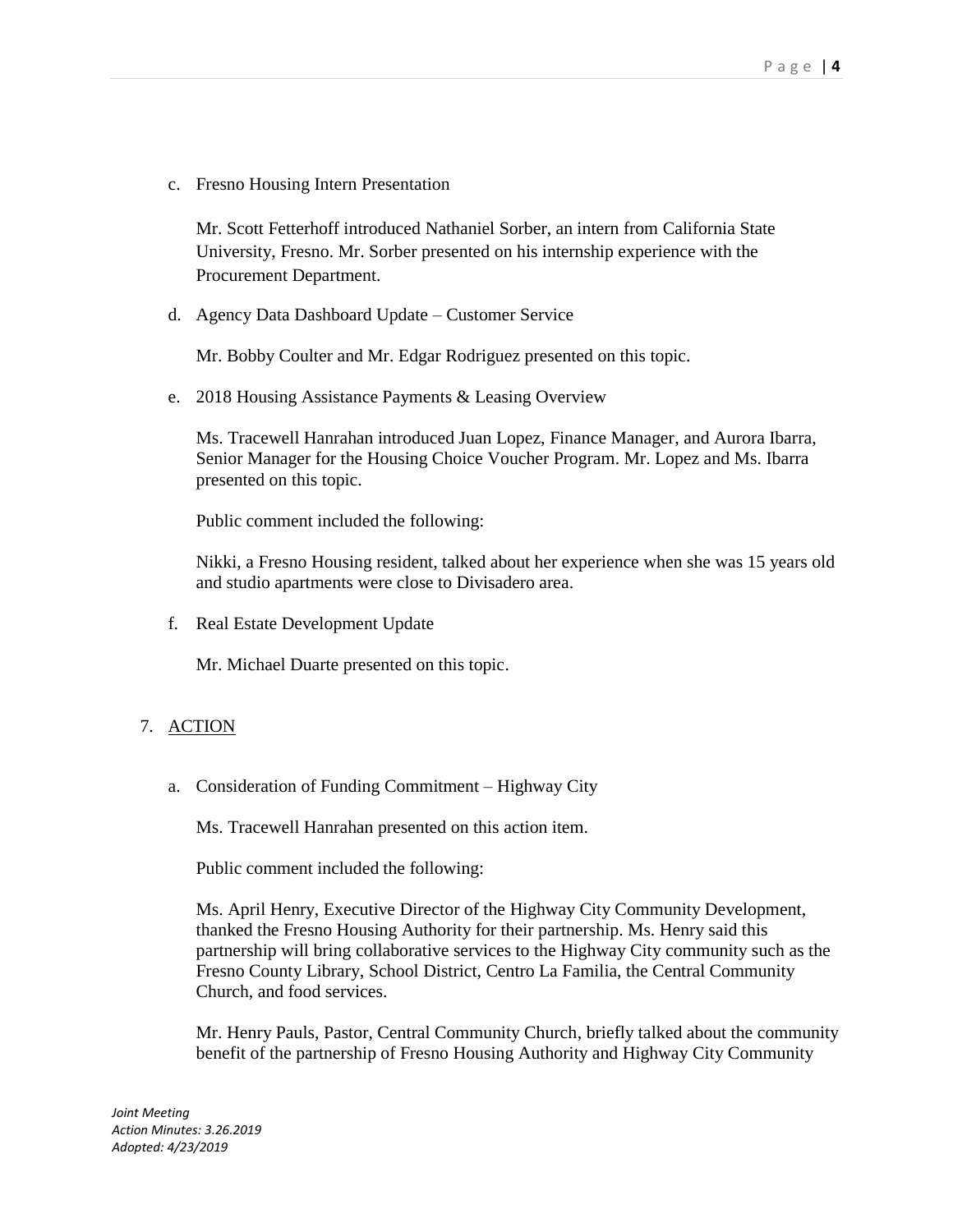Development. He thanked the Fresno Housing Authority for the partnership and added that the Community is looking forward to the completion of the community center.

*CITY MOTION: Commissioner Christensen moved, seconded by Commissioner Yanez to approve the funding Commitment – Highway City.*

*MOTION PASSED: 5-0*

*COUNTY MOTION: Commissioner Catalano moved, seconded by Commissioner Henry to approve the funding Commitment – Highway City.*

#### *MOTION PASSED: 5-0*

b. Consideration of the Sub-Agreement for the Chinatown Project – City of Fresno

Ms. Tracewell Hanrahan presented on this action item.

Public comment included the following:

Eric Payne requested the video "Transformative Climate Communities" be played. Mr. Payne briefly said visuals are more powerful, adding that this is the opportunity to see the work Fresno Housing Authority is lifting up. In addition, he said Fresno Housing Authority is helping transform communities and neighborhoods that have been neglected for a long time. He concluded by asking the Boards for their support on this item.

*CITY MOTION: Commissioner Brusseau moved, seconded by Commissioner Vaillancourt to approve the Sub-Agreement for the Chinatown Project – City of Fresno.*

*MOTION PASSED:* 5*-0*

*COUNTY MOTION: Commissioner Catalano moved, seconded by Commissioner Gallaher to approve the Sub-Agreement for the Chinatown Project – City of Fresno.*

#### *MOTION PASSED: 5-0*

c. Consideration of the Contract for General Construction/Construction Management Services – Kingsburg Seniors Project

Mr. Michael Duarte presented on this action item.

At approximately 7:06 pm, Commissioner Williams joined the meeting.

*CITY MOTION: Commissioner Christensen moved, seconded by Commissioner Vaillancourt to approve the Contract for General Construction/Construction Management Services – Kingsburg Seniors Project.*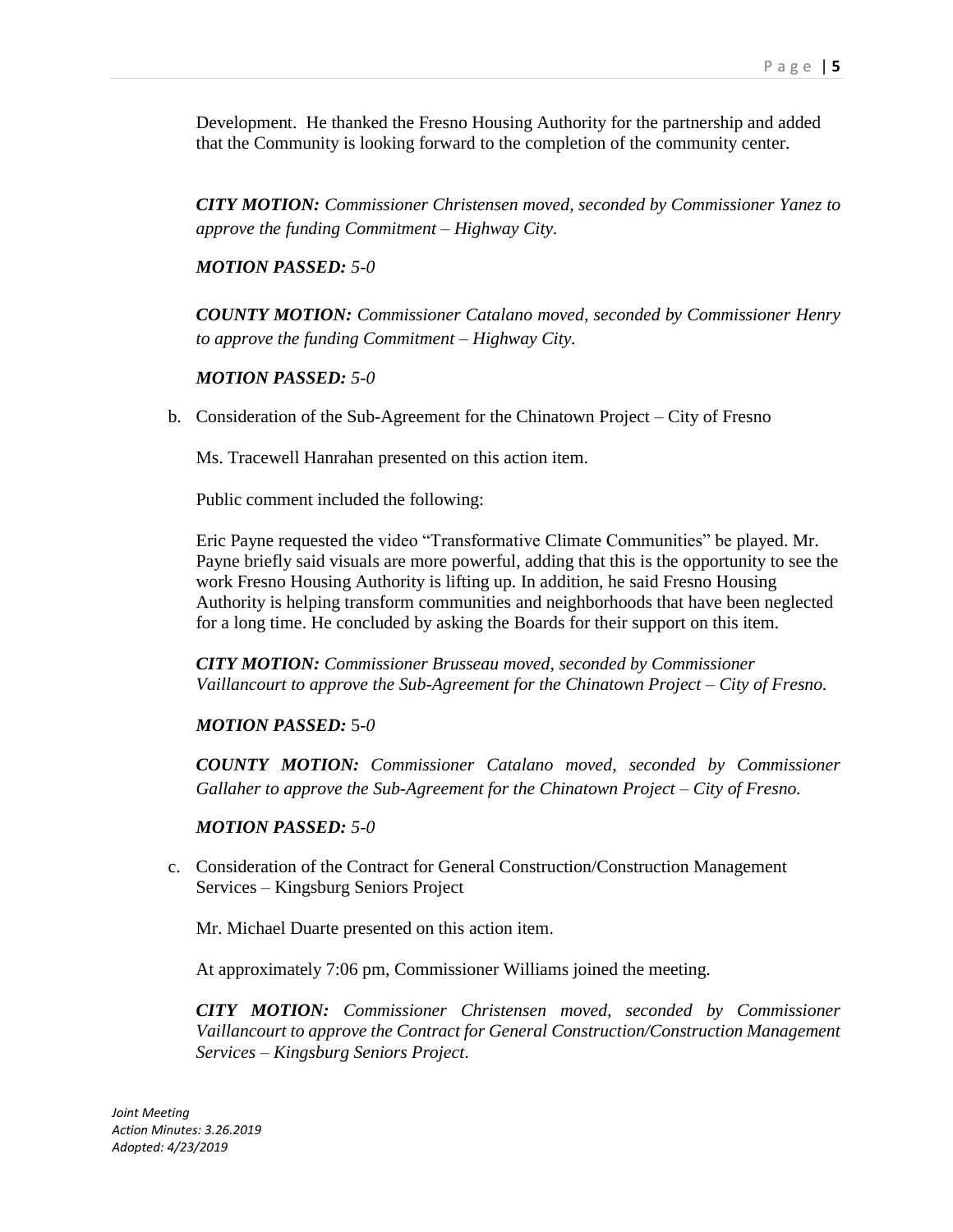### *MOTION PASSED: 6-0*

*COUNTY MOTION: Commissioner Henry moved, seconded by Commissioner Castro to approve the Contract for General Construction/Construction Management Services – Kingsburg Seniors Project.*

#### *MOTION PASSED:* 5*-0*

d. Consideration of the Contract for General Construction/Construction Management Services –Willow Project

Mr. Michael Duarte presented on this action item.

Commissioner Brusseau provided a comment that she wanted for the record, that she will not support this project.

The Boards heard and discussed Commissioner Brusseau's concerns regarding the project's location and the development process, and Commissioner Catalano's concern on the procurement process for this contract. The Boards decided to continue the conversation to the next board meeting.

*CITY MOTION: Commissioner Yanez moved, seconded by Commissioner Williams to continue the item on the Contract for General Construction/Construction Management Services –Willow Project to the next board meeting.*

## *MOTION PASSED: 6-0*

*COUNTY MOTION: Commissioner Catalano moved, seconded by Commissioner Gallaher to continue the item on the Contract for General Construction/Construction Management Services – Willow Project to the next board meeting.*

#### *MOTION PASSED:* 5*-0*

e. Consideration of the Contract for General Construction/Construction Management Services – Huron

Mr. Michael Duarte presented on this action item.

*CITY MOTION: Commissioner Brusseau moved, seconded by Commissioner Vaillancourt to continue the item on the Contract for General Construction/Construction Management Services – Huron to the next board meeting.*

#### *MOTION PASSED: 6-0*

*COUNTY MOTION: Commissioner Catalano moved, seconded by*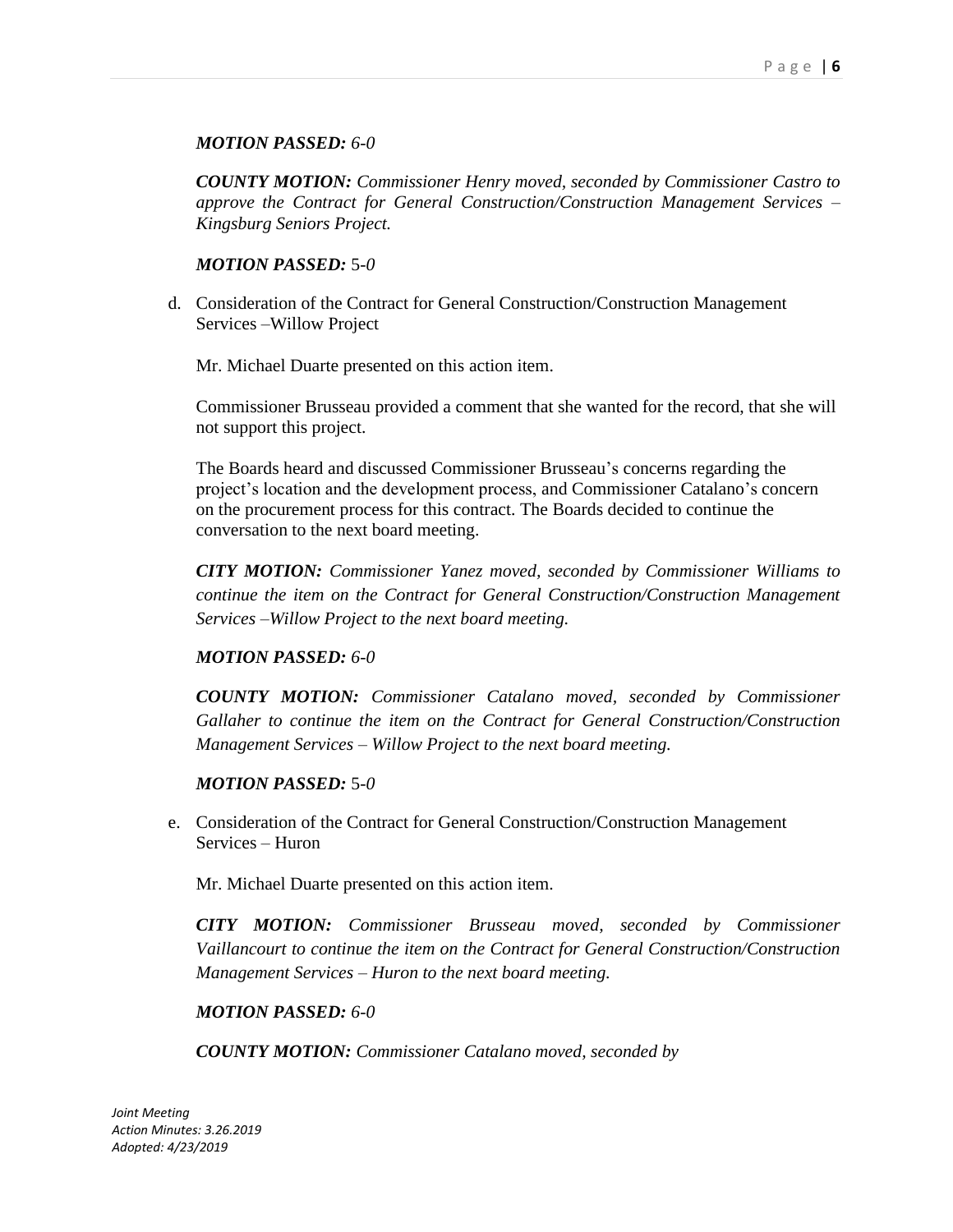*Commissioner Henry to continue the item on the for General Construction/Construction Management Services – Huron to the next board meeting.*

*MOTION PASSED:* 5*-0*

f. Consideration of Consideration of Loan Agreement – San Ramon Apartments

Ms. Emily De La Guerra presented on this action item.

*CITY MOTION: Commissioner Christensen moved, seconded by Commissioner Yanez to approve the Loan Agreement – San Ramon Apartments.*

*MOTION PASSED: 6-0*

*COUNTY MOTION: Commissioner Catalano moved, seconded by Commissioner Gallaher to approve the Loan Agreement – San Ramon Apartments.*

*MOTION PASSED:* 5*-0*

g. Consideration to Accept the 2018 Year-End Financials and HAP Results

Ms. Emily De La Guerra presented on this action item.

*CITY MOTION: Commissioner Brusseau moved, seconded by Commissioner Yanez to accept the 2018 Year-End Financials and HAP Results.*

*MOTION PASSED: 6-0*

*COUNTY MOTION: Commissioner Catalano moved, seconded by Commissioner Gallaher to accept the 2018 Year-End Financials and HAP Results.*

## *MOTION PASSED:* 5*-0*

Commissioner Vaillancourt left the meeting at approximately 8:11 pm.

## 8. COMMISSIONERS' REPORT

Commissioner Brusseau asked for a tour of all Fresno Housing Authority projects/properties. She added it is an important work that the Fresno Housing Authority does and she wants to understand it completely. Commissioners Catalano and Henry concurred with Commissioner Brusseau.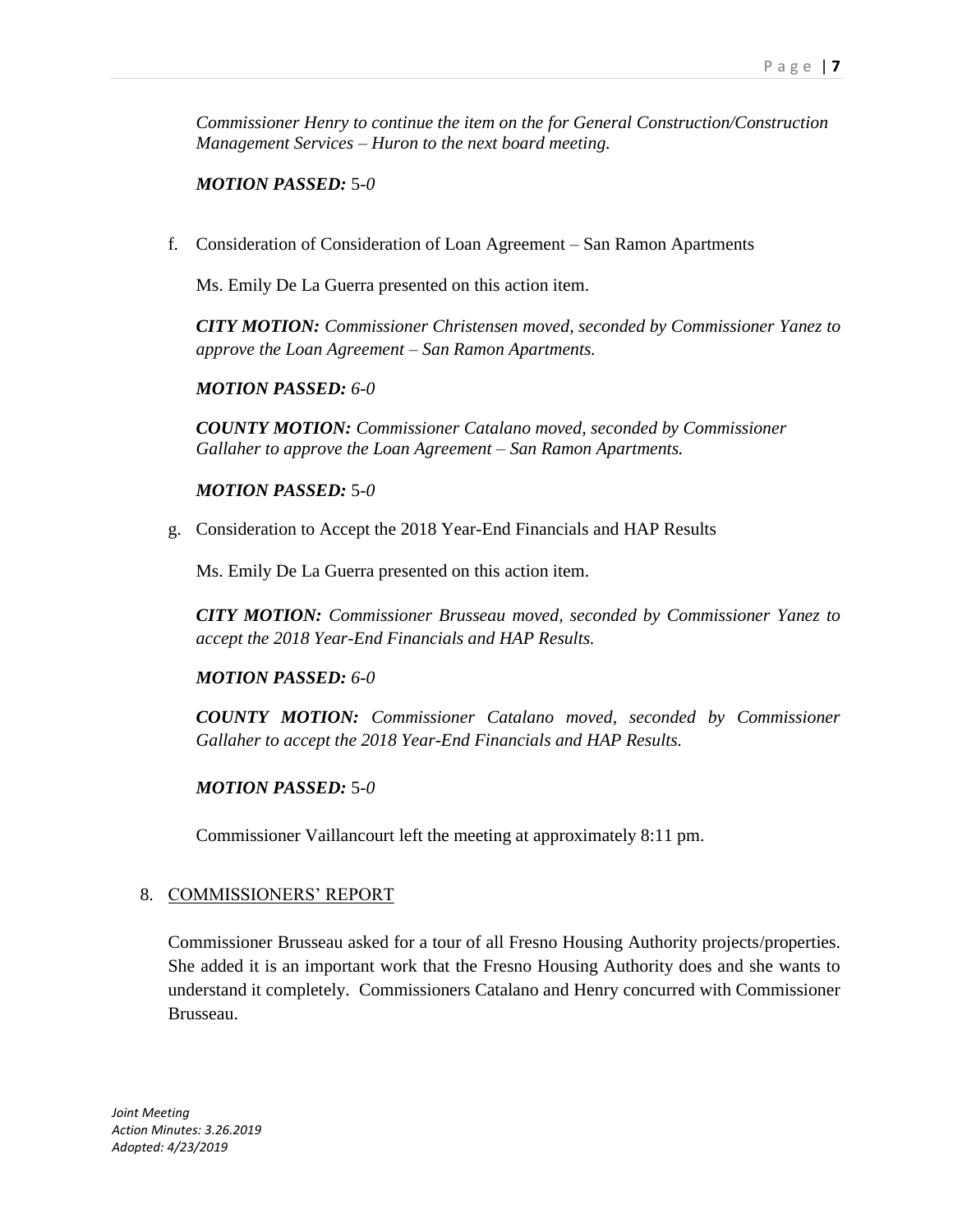General Counsel and Ms. Hanrahan agree that Commissioner Brusseau's request is possible.

Commissioner Williams presented some safety concern at her property. Commissioner Williams said not having screen doors, locks and speed bumps are safety issues at Legacy Commons.

Mr. Prince explain the city code in her area is the reason speedbumps were not built in her neighborhood. He added that Fresno Housing Authority staff will follow up on her safety concerns.

Commissioner Sablan briefly shared the topic for the Board Retreat on August 23, 2019, as being Board Governance.

Commissioner Castro left the meeting at approximately 8:59 pm.

#### 9. EXECUTIVE DIRECTOR'S REPORT

In addition to the written Director's report, the following items were announced:

- Mr. Prince briefly discussed the All Staff Event on March 15, 2019. He highlighted the stewardship awards that were given during the event.
- Mr. Prince announced the Board Dinner scheduled for April 11, 2019. More information will be communicated to the Boards by Executive Office.
- He briefly shared there will be potential bidders for Board room and Reception area, as these locations are in the process of remodeling.
- Mr. Prince reminded the Boards the board retreat date is scheduled for August 23, 2019.

#### 10. CLOSED SESSION

The Boards went into closed session at approximately 9:22 pm.

a. CONFERENCE WITH REAL PROPERTY NEGOTIATORS (Pursuant to Government Code § 54954.5(b)) Property: APN 434-201-35, 434-201-27 Agency negotiator: Preston Prince Negotiating parties: Fresno Housing Authority; property at 3950 N. Del Mar in Fresno Under negotiation: Price and Terms of Sale

The Boards returned to open session at approximately 9:38 p.m.

#### 11. REPORT ON CLOSED SESSION